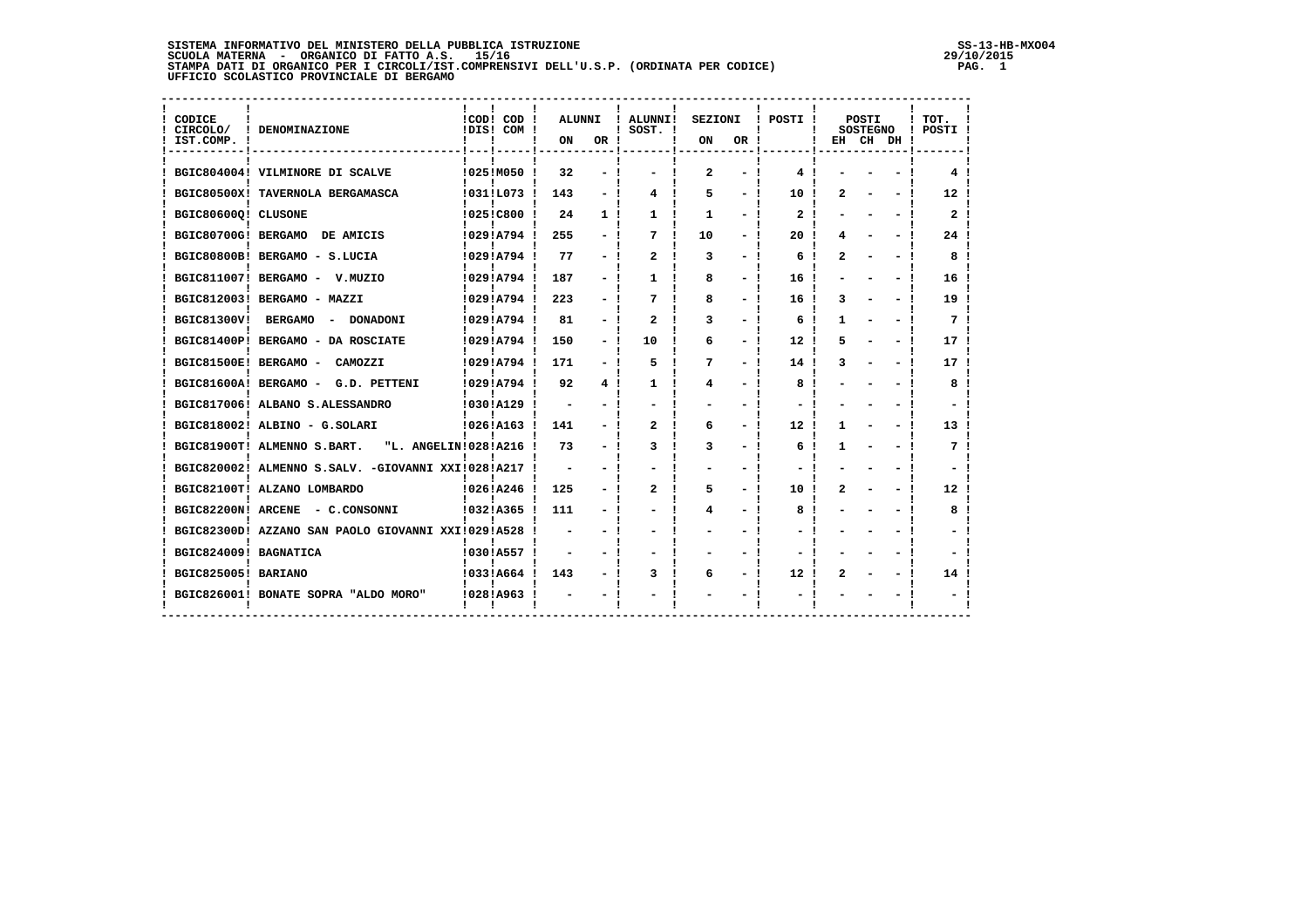**SISTEMA INFORMATIVO DEL MINISTERO DELLA PUBBLICA ISTRUZIONE SS-13-HB-MXO04**SCUOLA MATERNA - ORGANICO DI FATTO A.S. 15/16<br>STAMPA DATI DI ORGANICO PER I CIRCOLI/IST.COMPRENSIVI DELL'U.S.P. (ORDINATA PER CODICE) PAG. 2<br>UFFICIO SCOLASTICO PROVINCIALE DI BERGAMO

| CODICE<br>CIRCOLO/<br>IST.COMP. ! | ! DENOMINAZIONE                                      | !COD! COD !<br>!DIS! COM ! | ALUNNI<br>ON | OR !           | ! ALUNNI!<br>$!$ SOST. $!$ | SEZIONI<br>ON | OR !           | POSTI !           | POSTI<br><b>SOSTEGNO</b> | EH CH DH! | тот.<br>POSTI ! |
|-----------------------------------|------------------------------------------------------|----------------------------|--------------|----------------|----------------------------|---------------|----------------|-------------------|--------------------------|-----------|-----------------|
|                                   | BGIC82700R! BONATE SOTTO "CLARA LEVI"                | !028!A962!                 |              |                |                            |               |                |                   |                          |           |                 |
|                                   | BGIC82800L! BORGO DI TERZO                           | 10301B010 !                | 83           |                | 2                          | 3             |                | Ƙ.                |                          |           |                 |
|                                   | BGIC82900C! BREMBATE SOTTO                           | !028!B137 !                | 76           | 2 <sub>1</sub> | 3                          | 3             |                | 6                 |                          |           |                 |
|                                   | BGIC83000L! BREMBILLA - GIOVANNI XXIII               | 10271B140 1                | 15           | 42!            | 1                          | 1             | 2              | 4                 |                          |           |                 |
|                                   | BGIC83100C! CALCINATE - ALDO MORO                    | 10301B393 1                |              |                |                            |               |                |                   |                          |           |                 |
|                                   | BGIC832008! CALCIO MARTIRI DELLA RESISTEN!033!B395 ! |                            | 27           |                |                            | 1.            |                | 2                 |                          |           |                 |
|                                   | BGIC833004! CALUSCO D'ADDA                           | !028!B434!                 | 143          |                | 9                          | 6             |                | 12                |                          |           | 16              |
|                                   | BGIC83400X! CAPRIATE S.G. " A. MANZONI"              | 10281B703                  |              |                |                            |               |                |                   |                          |           |                 |
|                                   | BGIC835000! CARAVAGGIO MASTRI CARAVAGGIN!032!B731 !  |                            | 377          |                | 2                          | 14            |                | 28                |                          |           | 29              |
|                                   | BGIC83600G! CARVICO - E. FERMI                       | 10281B854                  |              |                |                            |               |                |                   |                          |           |                 |
|                                   | BGIC83700B! CASIRATE D'ADDA                          | !032!B971 !                | 274          |                | 1.                         | 11            |                | 22                |                          |           | 22              |
|                                   | BGIC838007! CASTELLI CAL.- FRA A.DA CALEP!030!C079   |                            |              |                |                            |               |                |                   |                          |           |                 |
| BGIC839003! CASAZZA               |                                                      | 10301B947 1                | 45           |                | ٦                          | $\mathbf{2}$  |                |                   |                          |           |                 |
|                                   | BGIC840007! ISTITUTO COMPRENSIVO CHIUDUNO!030!C649   |                            |              |                |                            |               |                |                   |                          |           |                 |
|                                   | BGIC841003! CISANO BERGAMASCO                        | !028!C728!                 | 199          |                | 6                          | 8             |                | 16                |                          |           | 19              |
| BGIC84200V! CISERANO              |                                                      | !032!C730!                 |              |                |                            |               |                |                   |                          |           |                 |
|                                   | BGIC84300P! COSTA VOLPINO                            | !031!D117 !                | 162          |                | 6                          | 6             |                | $12 \overline{ }$ |                          |           | 15              |
|                                   | BGIC84400E! COVO - L. LOTTO                          | !033!D126 !                | 207          | 27 !           | 6                          | 8             | 1 <sub>1</sub> | 17                |                          |           | 20              |
| <b>BGIC84500A!</b>                | CURNO                                                | !029!D221 !                |              |                |                            |               |                |                   |                          |           |                 |
|                                   | BGIC846006! FARA D'ADDA                              | $10321D490$ !              | 233          |                | 7                          | 9             |                | 18                |                          |           | 21              |
| BGIC847002! GANDINO               |                                                      | !026!D905                  |              |                |                            |               |                |                   |                          |           |                 |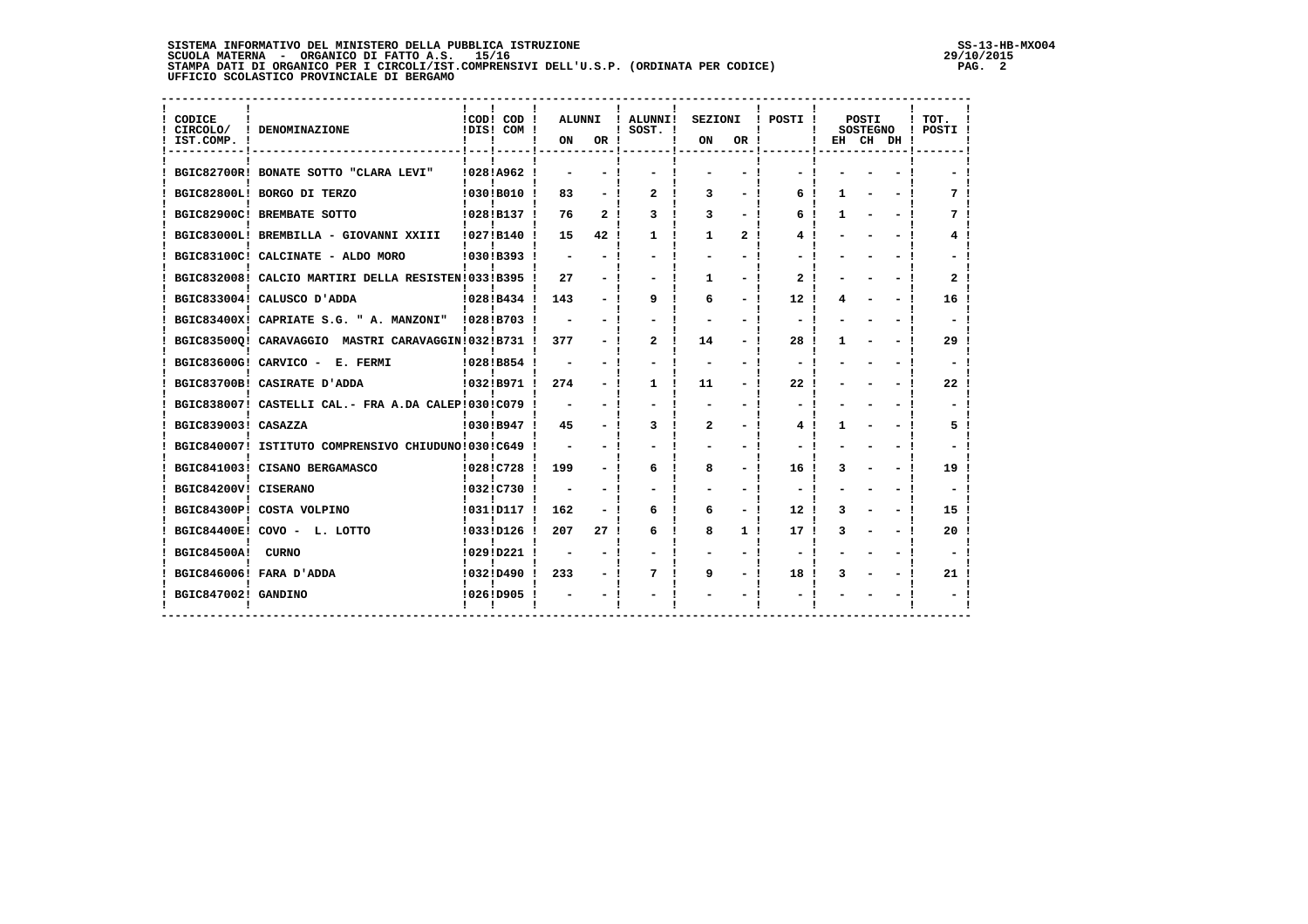**SISTEMA INFORMATIVO DEL MINISTERO DELLA PUBBLICA ISTRUZIONE SS-13-HB-MXO04**SCUOLA MATERNA - ORGANICO DI FATTO A.S. 15/16<br>STAMPA DATI DI ORGANICO PER I CIRCOLI/IST.COMPRENSIVI DELL'U.S.P. (ORDINATA PER CODICE) PAG. 3<br>UFFICIO SCOLASTICO PROVINCIALE DI BERGAMO

| CODICE<br>CIRCOLO/<br>IST.COMP. ! | ! DENOMINAZIONE                                      | ICOD! COD!<br>IDIS! COM ! | ALUNNI<br>ON             | OR ! | ! ALUNNI!<br>$!$ SOST. $!$ | SEZIONI<br>ON | OR ! | POSTI !         | POSTI<br><b>SOSTEGNO</b><br>EH CH DH! | TOT.<br>! POSTI ! |
|-----------------------------------|------------------------------------------------------|---------------------------|--------------------------|------|----------------------------|---------------|------|-----------------|---------------------------------------|-------------------|
| BGIC84800T! GAZZANIGA             |                                                      | $10261D952$ !             | 123                      |      | 1.                         | 5             |      | 10 !            |                                       | 10                |
|                                   | BGIC84900N! GORLAGO - ALDO MORO                      | !030!E100                 |                          |      |                            |               |      |                 |                                       |                   |
| BGIC85000T! GORLE                 |                                                      | !029!E103 !               | 181                      |      | 6                          | 7             |      | 14 !            |                                       | 17                |
|                                   | BGIC85100N! GROMO - SORELLE DE MARCHI                | !025!E189 !               | 68                       |      | 1                          | 4             |      | 8               |                                       | 8                 |
|                                   | BGIC85200D! GRUMELLO DEL MONTE -DON BELOT!030!E219   |                           |                          |      |                            |               |      |                 |                                       |                   |
| BGIC853009! LEFFE                 |                                                      | !026!E509                 |                          |      |                            |               |      |                 |                                       |                   |
|                                   | BGIC854005! OSIO SOPRA                               | !029!G159 !               |                          |      |                            |               |      |                 |                                       |                   |
| BGIC855001! LOVERE                |                                                      | !031!E704                 | 109                      |      |                            | 4             |      | 8               |                                       |                   |
|                                   | BGIC85600R! MAPELLO - PIERA GELPI                    | !028!E901 !               | 155                      |      | 9                          | 6             |      | 12              |                                       | 17                |
|                                   | BGIC85800C! MOZZANICA "L. DA VINCI"                  | !032!F786                 | 80                       |      | 2                          | 3             |      | 6               |                                       |                   |
| BGIC859008! MARTINENGO            |                                                      | 10331E987                 | $\overline{\phantom{0}}$ |      |                            |               |      |                 |                                       |                   |
|                                   | BGIC86000C! NEMBRO - E.TALPINO                       | !026!F864!                | 78                       |      | 4                          | 3             |      | 6               |                                       |                   |
|                                   | BGIC861008! OSIO SOTTO -PAPA GIOVANNI XXI!032!G160 ! |                           | 212                      |      |                            | 8             |      | 16              |                                       | 18                |
|                                   | BGIC862004! PALADINA - A. TIRABOSCHI                 | 10291G249 1               | 192                      | 2    | 10                         | 8             |      | 16              |                                       | 22                |
|                                   | BGIC86300X! SCANZOROSCIATE                           | !030!I506 !               |                          |      |                            |               |      |                 |                                       |                   |
|                                   | BGIC864000! PONTE NOSSA                              | !025!F941 !               | 41                       |      | 1                          | 2             |      | 4               |                                       |                   |
|                                   | BGIC86600B! PONTE S. PIETRO                          | !028!G856 !               | 83                       |      | 3                          | 3             |      | 6               |                                       |                   |
|                                   | BGIC867007! RANICA - MARIA PIAZZOLI                  | !026!H176 !               | 181                      |      | 1                          | 7             |      | 14 <sub>1</sub> |                                       | 14                |
|                                   | BGIC868003! ROVETTA - IC ANDREA FANTONI              | ! 025! H615!              | 85                       |      | $\mathbf{2}$               | 4             |      | 8               |                                       | 9                 |
|                                   | BGIC86900V! SAN GIOVANNI BIANCO                      | !027!H910 !               | 54                       | 2    | 2                          | 3             |      | 6               |                                       |                   |
|                                   | BGIC870003! SAN PAOLO D'ARGON                        | 10301B310 1               | 24                       |      |                            |               |      |                 |                                       |                   |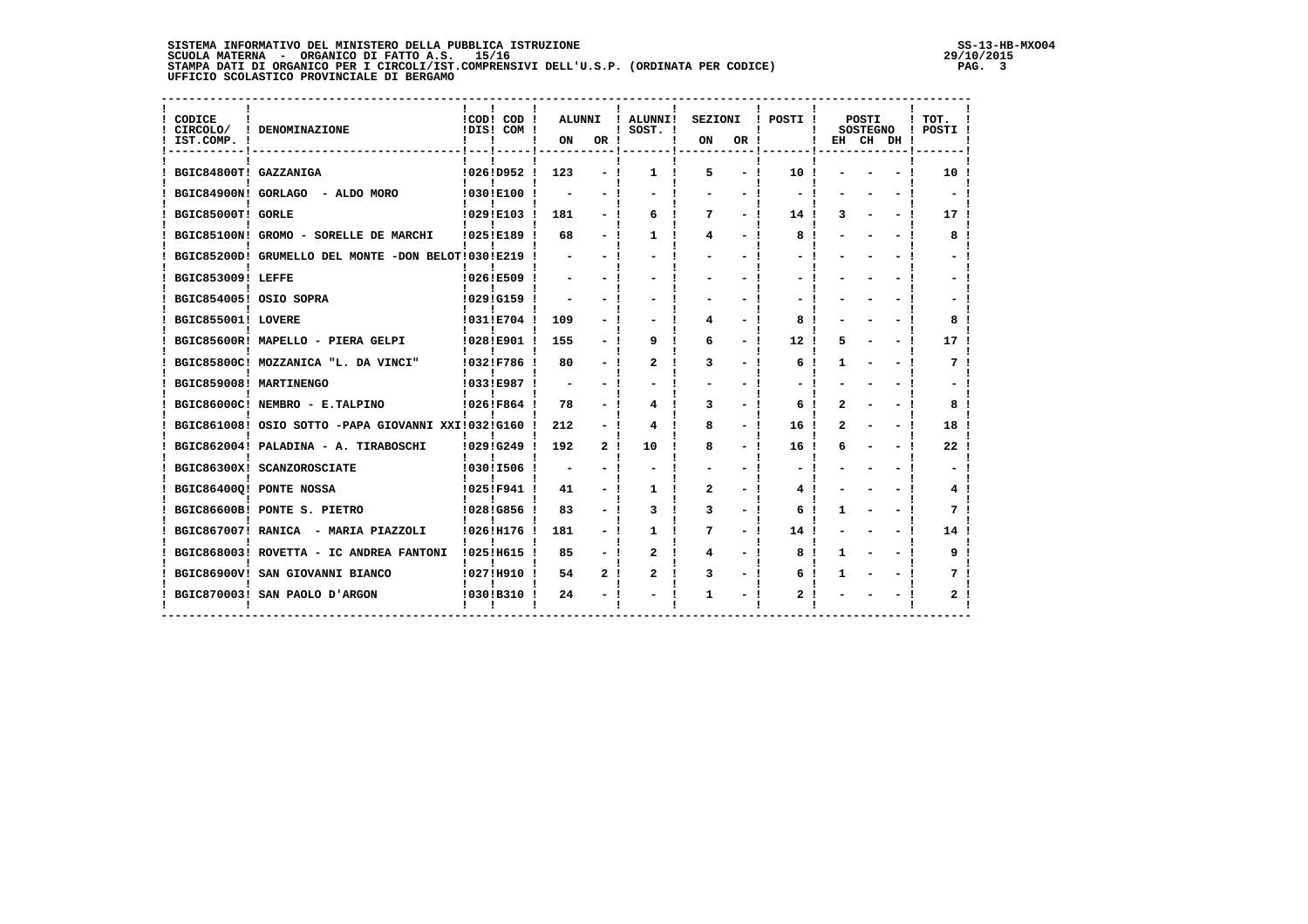**SISTEMA INFORMATIVO DEL MINISTERO DELLA PUBBLICA ISTRUZIONE SS-13-HB-MXO04**SCUOLA MATERNA - ORGANICO DI FATTO A.S. 15/16<br>STAMPA DATI DI ORGANICO PER I CIRCOLI/IST.COMPRENSIVI DELL'U.S.P. (ORDINATA PER CODICE) PAG. 4<br>UFFICIO SCOLASTICO PROVINCIALE DI BERGAMO

| CODICE<br>CIRCOLO/<br>IST.COMP. ! | ! DENOMINAZIONE                                    | !COD! COD !<br>!DIS! COM ! | <b>ALUNNI</b><br>ON | OR ! | <b>ALUNNI!</b><br>$!$ SOST. $!$ | <b>SEZIONI</b><br>ON | OR. | ! POSTI !         |   | POSTI<br><b>SOSTEGNO</b><br>EH CH DH! | TOT.<br>! POSTI ! |
|-----------------------------------|----------------------------------------------------|----------------------------|---------------------|------|---------------------------------|----------------------|-----|-------------------|---|---------------------------------------|-------------------|
|                                   | BGIC87100V! S. PELLEGRINO TERME                    | !027!I079!                 | 12                  |      |                                 | Π.                   |     | 2                 |   |                                       | 2                 |
|                                   | BGIC87200P! S. OMOBONO TERME                       | !028!I349                  | 111                 |      | 3                               | 5                    |     | 10                |   |                                       | 11 -              |
|                                   | BGIC87300E! SARNICO - E. DONADONI                  | !031!I437                  |                     |      |                                 |                      |     |                   |   |                                       |                   |
| BGIC87400A! SERINA                |                                                    | !027!I629                  | 71                  |      |                                 | 3                    |     | 6                 |   |                                       |                   |
|                                   | BGIC875006! SERIATE - CESARE BATTISTI              | 1030!I628                  | 104                 |      | 4                               | 4                    |     | 8                 | 2 |                                       | 10                |
|                                   | BGIC876002! SERIATE - ALDO MORO                    | !030!I628                  | 208                 |      | 6                               | 8                    |     | 16                |   |                                       | 19                |
|                                   | BGIC87700T! SORISOLE "A. LANFRANCHI"               | !029!I858                  |                     |      |                                 |                      |     |                   |   |                                       |                   |
| BGIC87800N! SOVERE                | "DANIELE SPADA"                                    | !031!I873                  | 94                  |      |                                 | 4                    |     | 8                 |   |                                       | 8                 |
|                                   | BGIC87900D! STEZZANO "CAROLI"                      | !029!I951                  | 207                 |      | 12                              | 8                    |     | 16                |   |                                       | 22                |
|                                   | BGIC88000N! ISTITUTO "RITA LEVI-MONTALCIN!028!I997 |                            |                     |      |                                 |                      |     |                   |   |                                       |                   |
|                                   | BGIC88100D! TERNO ISOLA -PADRE C.ALBISETT!028!L118 |                            | 236                 | 13   | 6                               | 10                   |     | 20                |   |                                       | 23                |
|                                   | BGIC882009! TORRE BOLDONE - D. ALIGHIERI!029!L251  |                            | 181                 |      | 1                               | 7                    |     | 14                | 1 |                                       | 15 <sub>1</sub>   |
|                                   | BGIC883005! TRESCORE BALNEARIO                     | !030!L388                  | 112                 |      | 1                               | 5                    |     | 10                |   |                                       | 10 I              |
|                                   | BGIC884001! TREVIOLO - "CESARE ZONCA"              | !029!L404                  |                     |      |                                 |                      |     |                   |   |                                       |                   |
|                                   | BGIC88500R! VALNEGRA - F. GERVASONI                | 10271L642 1                | 70                  |      | 2                               | 5                    |     | 10                |   |                                       | 11 <sub>1</sub>   |
|                                   | BGIC88600L! VERDELLINO - ZINGONIA                  | !032!L752!                 | 174                 | 15   | 4                               | 8                    |     | 16                | 2 |                                       | 18                |
|                                   | BGIC88700C! ISTITUTO COMPRENSIVO VERDELLO!032!L753 |                            | 154                 |      | 2                               | 6                    |     | $12 \overline{ }$ | 1 |                                       | 13                |
| BGIC888008! VERTOVA               |                                                    | !026!L795 !                | 82                  |      | 5                               | 3                    |     | 6                 | 2 |                                       | 8                 |
|                                   | BGIC889004! VILLA D'ALME                           | !029!A215                  |                     |      |                                 |                      |     |                   |   |                                       |                   |
|                                   | BGIC890008! VILLA DI SERIO - F.NULLO               | !026!L936                  |                     |      |                                 |                      |     |                   |   |                                       |                   |
| BGIC891004! VILLONGO              |                                                    | !031!M045                  | 78                  |      |                                 |                      |     |                   |   |                                       |                   |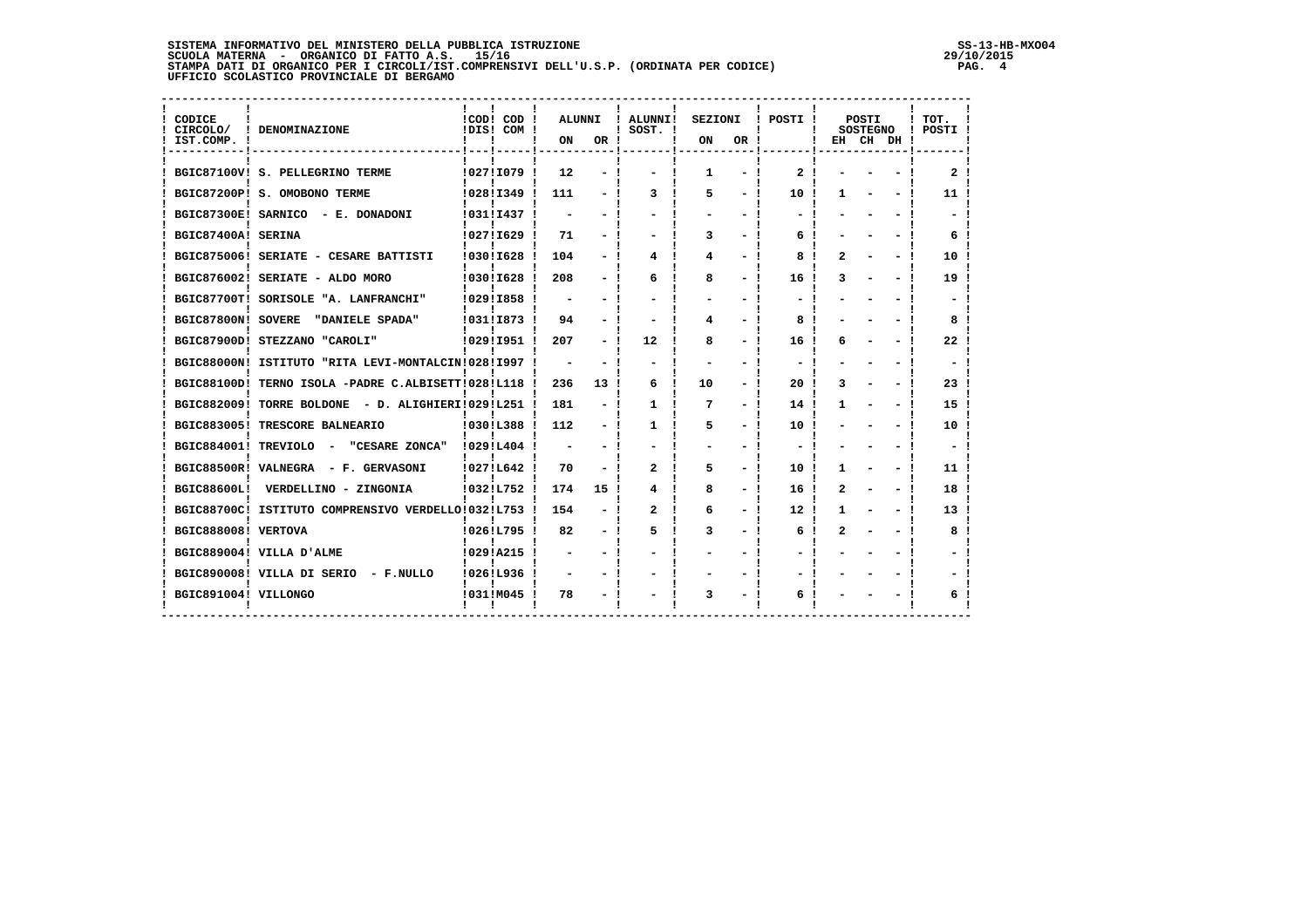**SISTEMA INFORMATIVO DEL MINISTERO DELLA PUBBLICA ISTRUZIONE SS-13-HB-MXO04**SCUOLA MATERNA - ORGANICO DI FATTO A.S. 15/16<br>STAMPA DATI DI ORGANICO PER I CIRCOLI/IST.COMPRENSIVI DELL'U.S.P. (ORDINATA PER CODICE) PAG. 5**PAG. 5**<br>UFFICIO SCOLASTICO PROVINCIALE DI BERGAMO

 $29/10/2015$ <br>PAG. 5

| CODICE<br>CIRCOLO/<br>IST.COMP. | DENOMINAZIONE                                      | !COD! COD !<br>IDIS! COM ! | <b>ALUNNI</b><br>ON      | OR !            | ! ALUNNI!<br>SOST. I | <b>SEZIONI</b><br>ON | OR !                     | POSTI ! |              | POSTI<br><b>SOSTEGNO</b><br>EH CH DH ! | TOT.<br>POSTI |
|---------------------------------|----------------------------------------------------|----------------------------|--------------------------|-----------------|----------------------|----------------------|--------------------------|---------|--------------|----------------------------------------|---------------|
| BGIC89200X! ZOGNO               |                                                    | !027!M184 !                | 219                      |                 | 3                    | 9                    | $\overline{\phantom{0}}$ | 18      |              |                                        | 19            |
| BGIC893000! ZANICA              |                                                    | 1029IM147                  | 75                       |                 |                      | 3                    |                          | 6       |              |                                        |               |
|                                 | BGIC89400G! ISTITUTO COMPRENSIVO CONVITT!031!E704  |                            |                          |                 |                      |                      |                          |         |              |                                        |               |
|                                 | BGIC89500B! BREMBATE SOPRA - F. DELL'ORTO!028!B138 |                            | $\overline{\phantom{0}}$ |                 |                      |                      |                          |         |              |                                        |               |
|                                 | BGIC896007! ROMANO DI LOMBARDIA "E.FERMI"!033!H509 |                            | 208                      |                 | 11                   | 8                    |                          | 16      |              |                                        | 22            |
| BGIC897003! SPIRANO             |                                                    | !032!I919                  | 75                       |                 | $\overline{2}$       |                      |                          | 6       |              |                                        |               |
|                                 | BGIC89800V! ROMANO DI LOMBARDIA"GB. RUBIN!033!H509 |                            |                          |                 |                      |                      |                          |         |              |                                        |               |
|                                 | BGIC89900P! COLOGNO - "ABATE G.BRAVI"              | !033!C894                  | 152                      |                 | 4                    | 6                    | $\overline{\phantom{0}}$ | 12      | 2            |                                        | 14            |
|                                 | BGIC8AA007! URGNANO "B. COLLEONI"                  | 10291L502                  | 113                      |                 | 8                    | 5                    |                          | 10      |              |                                        | 14            |
|                                 | BGIC8AB003! DALMINE "A. MORO"                      | 10291D245                  | 321                      | 50 I            | 9                    | 13                   | 2                        | 28      |              |                                        | 33            |
|                                 | BGIC8AC00V! DALMINE "CARDUCCI"                     | !029!D245                  |                          |                 |                      |                      |                          |         |              |                                        |               |
|                                 | BGIC8AD00P! TREVIGLIO "GROSSI"                     | !032!L400                  | 379                      |                 | 4                    | 14                   |                          | 28      | $\mathbf{r}$ |                                        | 30            |
|                                 | BGIC8AE00E! TREVIGLIO "DE AMICIS"                  | 10321L400                  | 243                      | 20 <sub>1</sub> | 3                    | 9                    | 1                        | 19      | 2            |                                        | 21            |
|                                 | BGIC8AF00A! BERGAMO "I MILLE"                      | 10291A794                  | 338                      |                 | 12                   | 13                   |                          | 26      |              |                                        | 33            |